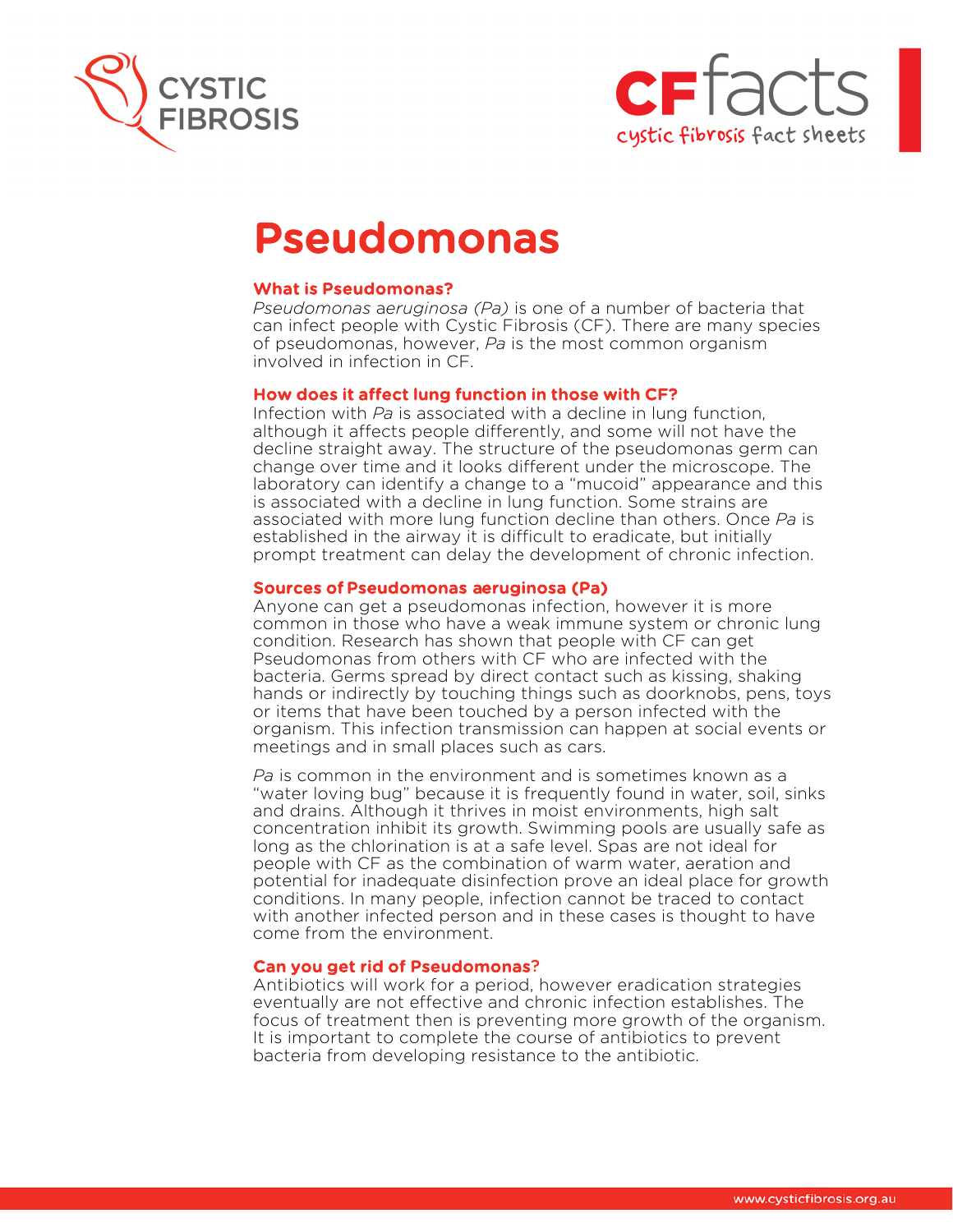## Prevention and reducing the transmission risk

## To reduce the transmission risk it is recommended people with CF:

- keep at least 2 metres apart if not living in the same household
- do not share respiratory equipment, toothbrushes or eating equipment
- wash hands before entering a clinic or hospital room; after coughing/sneezing, lung function tests, touching shared objects e.g. toys, pens, keyboards, gym equipment
- limit exposure time/avoid cleaning out pet litter, stables, fish tanks
- limit exposure time to handling garden mulch
- keep bathrooms as dry as possible, leave window open to reduce humidity
- avoid water play/ bath toys with holes that trap water inside
- Service air conditioning units annually

## General ways to protect yourself and others from spreading germs

- Cough and sneeze into your elbow
- clean and disinfect your nebuliser
- get vaccinated
- use alcohol based hand sanitiser as a quick way to prevent transmission of germs

## Useful resources

Hand washing bookmark: https://cfsmart.files.wordpress.com/2014/02/hand-washing-bookmark-year-3-to-year-6.pdf

Good clean hands film: https://www.youtube.com/watch?v=d-WVOBTW6iA

Pseudomonas where can you get it from and how to avoid it: https://www.youtube.com/watch?v=EFsAyRHU6iU

The truth about pseudomonas and other bugs: https://www.youtube.com/watch?v=peWm76uYxFE

The best way to keep physio devices infection free: https://www.youtube.com/watch?v=dY\_ug\_1AEUU